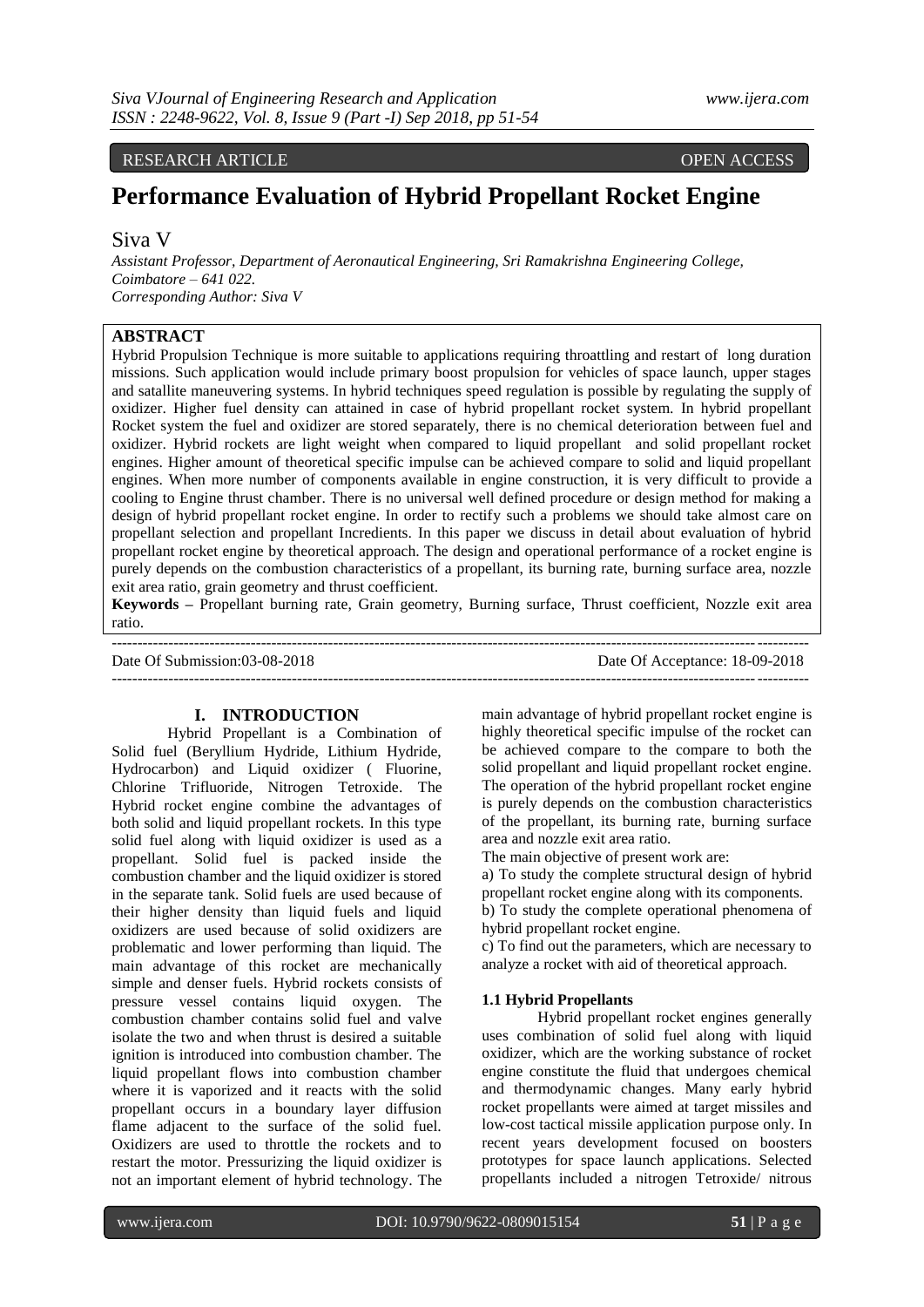oxide oxidizer and a hydrocarbon fuel grain<br>composed of polymethylmethacrylate and composed of polymethylmethacrylate magnesium. More practically although lower energy, upper stage hybrid propellant system is 90 to 95% hydrogen peroxide oxidizer combined with hydroxyl terminated polybutadiene (HTPB) fuel. In a hybrid, HTPB becomes the entire fuel constituent because of its low cost, processes easily and will not selfdeflagrate under conditions. For large hybrid boosters application is liquid oxygen (LOX) oxidizer and HTPB fuel. Liquid oxygen is a commonly used oxidizer in the space launch industry, is relatively safe and delivers high performance at low cost. This hybrid propellant combination produces a nontoxic, relatively smoke-free exhaust. Where a smoky exhaust is not a detriment, hybrid propellants for certain applications may benefit from the addition of powdered aluminum to the fuel. This increases the combustion temperature, reduces the stoichiometric mixture ratio, and increases the fuel density as well as overall density-specific impulse. Some fueloxidizer combinations for hybrid propellant rockets are Beryllium hydride – Fluorine, Lithium hydride – Chlorine trifluoride, Lithium hydride – Nitrogen Tetroxide, Hydrocarbon – Nitrogen Tetroxide.

## **1.2 Structural Design**

The structural analysis begins when all the loads can be identified and quantified. The kind of loads and timing of these loads during a life of a hybrid propellant rocket engine have to be analyzed for each application and every rocket because of hybrid propellant rocket engine has different phases (solid and liquid phase). Ignition and acceleration causes high stresses and strains. The maximum stress and strains can be accepted by the propellant under various conditions. The failure criteria are derived from cumulative damage tests, classical failure theories, actual rocket failures and fracture mechanics.

## **1.3 COMBUSTION**

combustion chamber is the important component in hybrid propellant rocket engine because of 90% of the operation can be done in combustion chamber itself. The combustion process of hybrid propellant depends on what type of solid fuel used. The combustion taking place after the ignition process, where the gasified solid fuel and injected liquid oxidizer mixed and reach as per stoichiometric ratio. The flame is located within the dynamic boundary layer. The combustion is sustained by the thermal energy by convection and radiation from the diffusive flame to the burning surface of the solid grain. The combustion products are expanded in the nozzle for thrust generation. The temperature grows from the wall temperature to the

free stream temperature and has a maximum value of the flame.

The summary of the hybrid propellant rocket engine combustion process are as follows:

a) Thermal heating and pyrolysis of solid fuel.

b) Diffusion of fuel spices toward the flame zone.

c) Formation of boundary layer near surface regions of the solid fuel grain.

d) Fuel surface regression due to continue heating from the turbulent diffusion flame.

e) Increase of axial mass flux along the port of the fuel grain due to mass addition.

f) Reduction of axial mass flux as port area increases in the later stage.

g) Potential ejection of unburned sliver residues.

One of the physical phenomena that limits the burning rate in hybrid rocket is "blocking effect" that caused by the high velocity injection.

## **1.4 Methods For Regression Rate Increase**

1) Use of Energetic additives: A chemical approach used to increase the regression rate consists of adding high energy fuel ingredients to the solid fuel grain.

2) Turbulence Generators: A variety of devices or configurations can be used to generate a high level of turbulence at the regression surface, that increasing the heat exchange.

3) Droplet Entrainment: This technique is based on the use of fuels forming a thin liquid layer on their regression surface, allowing liquid droplets to be entrained by the gaseous oxidizer flow.

## **1.5 Combustion Instability**

The hybrid combustion process tends to produce somewhat rougher pressure versus time characteristics than either liquid or solid rocket engines. However a well designed hybrid will typically limit combustion roughness to approximately 2 to 3% mean chamber pressure. Hybrid motors have been exhibited two basic type instabilities in static test environments. Oxidizer feed system induced instability (non-acoustic) and flame holding instability (acoustic). Oxidizer feed system instability is essentially a chugging type and arises when the feed system is sufficiently "soft". Flame holding instabilities in hybrids are typically manifested at acoustic frequencies and appear in longitudinal modes. No acoustic instabilities in hybrid motors have been observed in higher frequency tangential or radial modes such as in solid or liquid engines. Flame holding instabilities arise due to inadequate flame stabilization in the boundary layer and are not associated with feed system perturbations.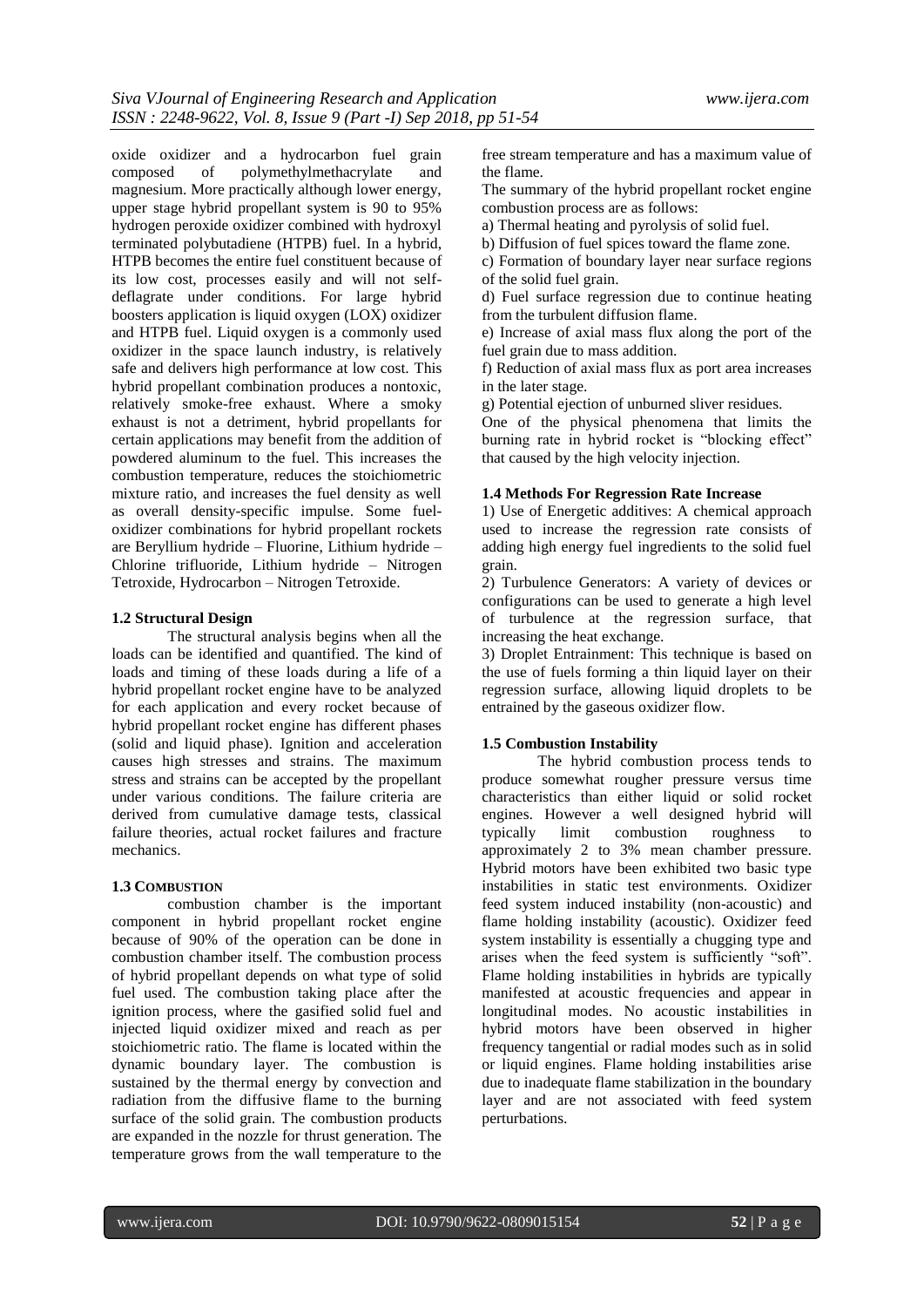#### **1.6 Nozzle**

Nozzle is used to increase the velocity and decrease the pressure of the gases. The nozzle provides for the expansion and acceleration of the hot gases and has to withstand the severe environment of high heat transfer and erosion. The following type of nozzles are widely used in rocket engine.

a) Fixed Nozzles: fixed nozzles are generally not submerged and do not provide thrust vector control.

b) Movable Nozzles: movable nozzles can provide pitch and yaw control and two are needed for roll control. Movable nozzles are typically submerged and use a flexible sealed joint or bearing with two actuators.

c) Submerged Nozzles: A significant portion of the nozzle structure is submerged within combustion chamber or case.

d) Extendible Nozzle: The extended nozzle improves specific impulses by doubling or tripling the initial expansion ratio thereby significantly increasing the nozzle thrust coefficient.

#### **II. INDENTATIONS AND EQUATIONS**

The following formulas were used to find out the parameters, which are necessary to investigate the entire process of hybrid propellant rocket engine.

The mixture ratio r is defined as the ratio of the oxidizer mass flow rate  $m<sub>o</sub>$  and the fuel mass flow rate  $m_f$  or

| $r = m_{\rm o} / m_{\rm f}$     |  |
|---------------------------------|--|
| The thrust produced is given by |  |

| $F = m_p * Cj + (P_e - P_a) A_e$ |  | (2) |
|----------------------------------|--|-----|

If q is the heat supplied in the form of chemical energy per unit mass of propellant, we get

| $Q = Cp(T02 - T01)$ |  |
|---------------------|--|

| Specific impulse of a rocket engine is given by        |     |
|--------------------------------------------------------|-----|
| $\text{Isp} = \text{Cj}/\text{g}$                      | (4) |
| Specific Propellant Consumption is given by            |     |
| $SPC = WP / F$                                         | (5) |
| Weight floe coefficient is given by                    |     |
| $Cw = Wp / Po A^*$                                     | (6) |
| Thrust coefficient is calculated through               |     |
| $CF = F / Po A*$                                       | (7) |
| Characteristic velocity of a rocket is given           |     |
| by $C^* = CI / CF$                                     | (8) |
| when steady state is reached total mass flow rate will |     |
| be $m = m_0 + m_f = P_1 A_{t/C}$                       | (9) |
| The thrust of a hybrid rocket motor will be            |     |
| $F = (m_o + m_f) I_s g_o$<br>(10)                      |     |
| The mass production rate of fuel is given by           |     |
|                                                        |     |

 $m_f =$  density  $* A_b r$  (11) Where  $A<sub>b</sub>$  combustion port surface area.

Changing of thrust or throattling of a hybrid is achieved by changing oxidizer flow rate, usually by means of a throattling valve in the oxidizer feed line. The fuel flow is the function of the oxidizer flow but not necessarily a linear function. For circular port geometrics with radius R,

 $r = a (m_o / 3.14 R^2)^n$  (12) Where  $m_0$  is the oxidizer mass flow rate. R is the radius.

#### **III. FIGURES AND TABLES**







Propellant Rocket Engine.



**Figure 3**. Axial and Conical Injection of Oxidizer of Hybrid Propellant Rocket Engine.

To design a hybrid propellant rocket engine the following procedure can be carried out with help of following inputs as a example.

| Parameter               | Quantity                     |
|-------------------------|------------------------------|
| Average Molecular       | 24kg/kg-mol                  |
| Mass                    |                              |
| <b>Chamber Pressure</b> | $2.53*10^6$ N/m <sup>2</sup> |
| Atmospheric             | $0.09*10^6$ N/m <sup>2</sup> |
| Pressure                |                              |
| Chamber                 | 2900K                        |
| Temperature             |                              |
| Throat Area             | $\overline{0.00050m^2}$      |
| Specific Heat Ratio     | 1.3                          |
|                         | .                            |

 **Table 1.** Inputs for Calculation